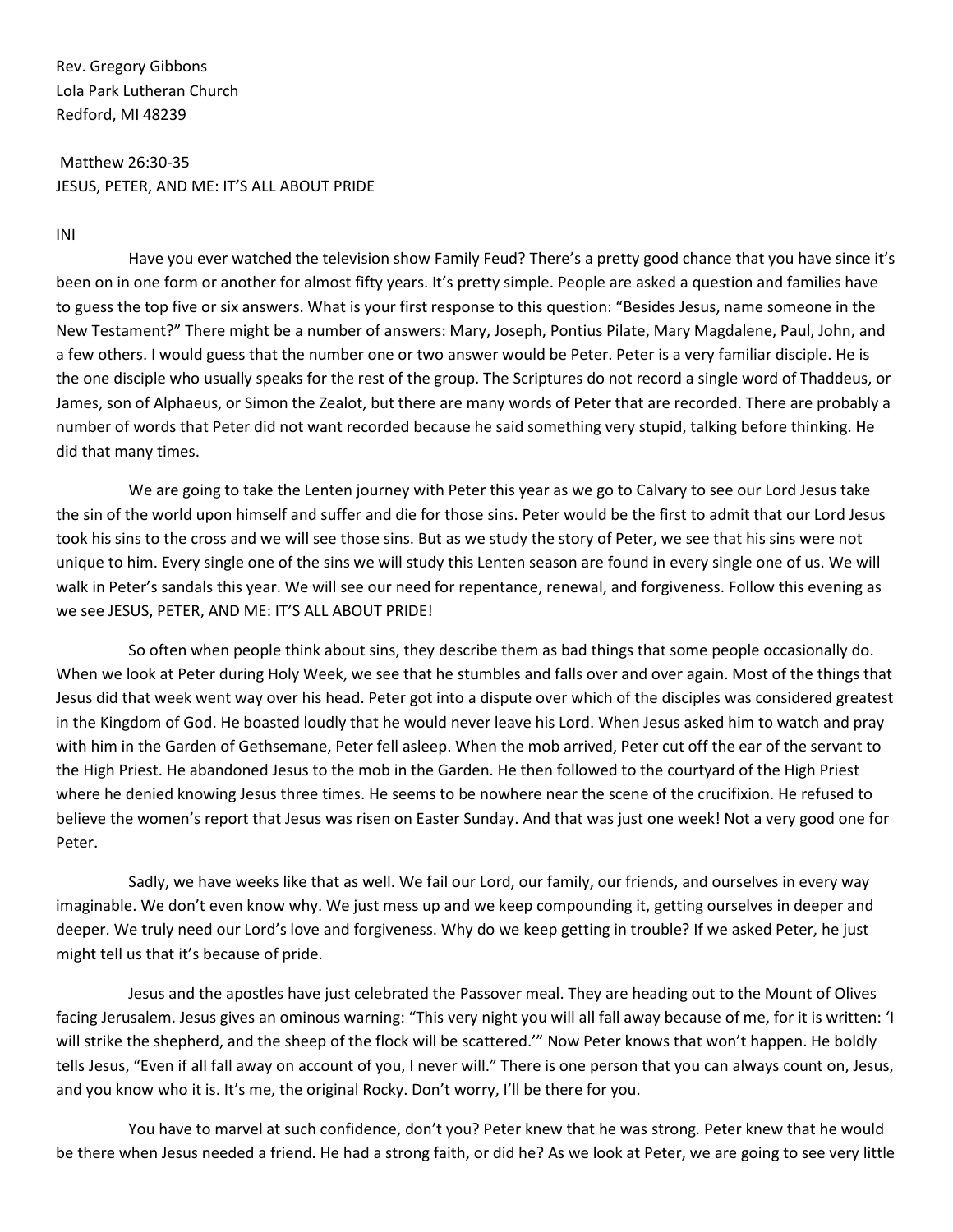reliance on God and on God's power. Peter was putting all his trust in himself. What Peter was showing was not faith. It was overconfidence, conceit, and pride. Peter truly could see the other apostles falling away. He could tick them off in his own mind. After all, he had been in enough arguments with them to know them well. He could see James and John, the sons of thunder, Matthew, the former tax collector, Thomas the doubter, maybe even his own brother Andrew. But Peter could never see himself denying or forsaking Jesus. In his own mind, it would be impossible.

Jesus' warning to Peter would become even mor explicit. "I tell you the truth, this very night, before the rooster crows, you will disown me three times." Peter would show Jesus how mistaken he was. "Even if I have to die with you, I will never disown you."

I'm sure that if you asked Peter if he was a sinner, he would have said, "Of course I am." His language probably got a little salty, and sometimes more than a little salty when he was out on the lake fishing and hadn't caught anything. He knew that he shouldn't get into it with the other apostles all the time, but they kept pushing his buttons. The first time Jesus had brought a miraculous catch of fish, Peter knew he was in the presence of God and exclaimed: "Depart from me, Lord, for I am a sinful man." And he meant that from the bottom of his heart.

But Peter observed "real sinners." Some were Jews and some were Gentiles. Peter wasn't like them. Jesus had given him the name Peter which means "Rock." Peter like that name. He thought that it fit quite nicely. Jesus seemed to like Peter. Peter got to witness the raising of the daughter of Jairus and the transfiguration of our Lord. Oh, it was fun telling the other nine apostles what they had missed seeing. And then there was that time on the Sea of Galilee. All right, so Peter kind of messed up and sank in the water, but he was still one of only two people in history who ever walked on water. That had to count for something.

Generally speaking, Peter felt pretty good about himself. He didn't really see any skeletons in his closet, no real blemishes on his reputation. He just couldn't see himself falling away from Jesus. In his mind, there was no way that Jesus' words concerning him could come true, even if Jesus was the Son of God. Yes, Peter had a real issue with pride.

The Scriptures speak of pride often. King Solomon said, "Pride goes before destruction, a haughty spirit before a fall." Our Gospel lesson this evening tells us about the Pharisee and the tax collector. The Pharisee prayed about himself. "God, I thank you that I am not like other men. Look at me. I fast twice a week and give a tenth of all I get." What did Jesus say about this fine, upstanding citizen? "Everyone who exalts himself will be humbled." St. Paul spoke to the Corinthians, "If you think that you are standing firm, be careful that you do not fall."

It is said that the sin that brought Satan down was pride. He wanted to be equal to or superior to God. He tries to get people to think that they are superior to others. He wants you to pridefully believe that there are sins that are impossible for you to commit. You have to remember that Satan is first of all, the Tempter. He will try to lead you into sin. When you do sin, committing the sin that you thought that you could never commit, he then becomes the Accuser, telling you that God will never forgive you for this one. We never want to give Satan a challenge. He loves it when we do.

Sadly, we have all fallen into the sin of pride. We overestimate ourselves, our abilities, our faith, and our wisdom. We underestimate Satan and his cunning. If Satan could get Adam and Eve to doubt God in a perfect world, why should we think that we would fare much better in a sinful one? There is no sin that is not possible for me to commit. Say that to yourself. There is no sin that is not possible for me to commit. You may not see yourself committing certain sins, but don't ever say that it isn't possible. That's pride speaking.

The antidote to pride and every other sin is also here in our text. "But after I have risen, I will go ahead of you into Galilee." The shepherd will be stricken, and the sheep will be scattered, but this is no ordinary shepherd. This is the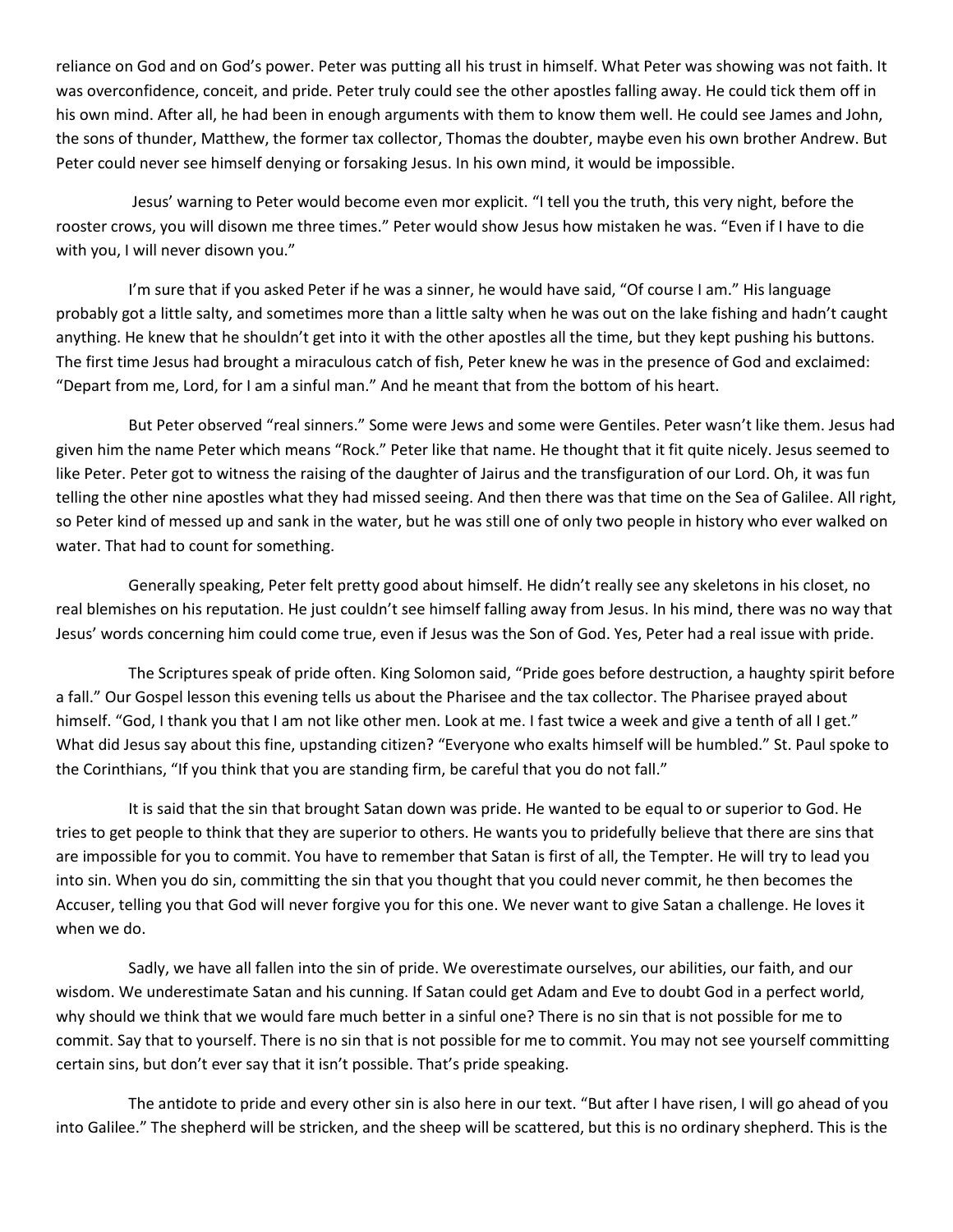Good Shepherd who gives up his life for the sheep. He is the shepherd who leads and feeds, guides, and guards those he loves. The wonderful news is that he loves us, sheep who love to wander.

Peter wasn't the only one to fall prey to pride that evening. We hear that all the other disciples said the same. They were all guilty of the sin that Peter fell into. They were all prideful, yet they all ran away, they all hid, they all were skeptical of the resurrection report. And Jesus would still say to them, "Peace be with you!" This is truly amazing as we see Jesus' love for his prideful sheep. That same amazing love extends to you.

When we look to the cross where our Savior died, we see a lot of sins of pride that were placed on Jesus. We all have many of them. He took those sins gladly and paid for every one of them. In a few minutes, we will corporately confess our sins. You have a few moments of silence for reflection and self-examination. You have the opportunity to think of some of your past sins of pride that are now washed clean in Jesus' holy, precious blood.

Repentance is not just knowing our sin. It is knowing Christ. We hear the words of Holy Absolution, "As a called an ordained servant of Christ, I forgive you all your sins in the name of the Father and of the Son and of the Holy Spirit." And then we get to come to the altar and Jesus will personally assure you of the fact that your sins are forgiven. "This is my body which is given for you. This is my blood of the New Testament which is shed for you."

The Shepherd who gave his life for the sheep now gives his life to the sheep. Your sins of pride and all other sins are forgiven. You have the opportunity to show love to all the other sheep out there, knowing what our shepherd has done for you.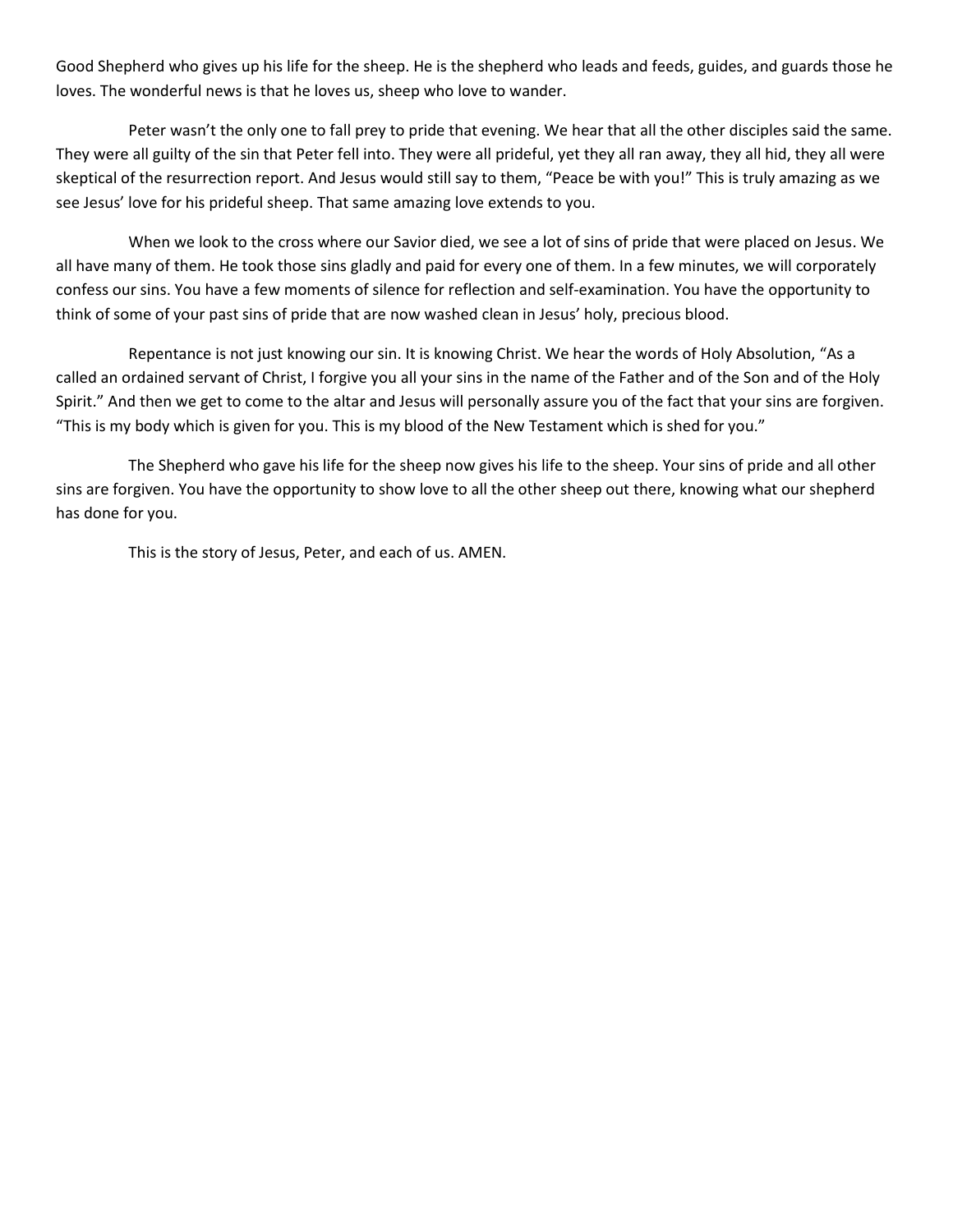### Matthew 26:36-46 JESUS, PETER, AND ME: IT'S ALL ABOUT COMPLACENCY

INI

Semper paratus! Always be prepared! That is the motto of the United States Coast Guard and many other organizations. It is a good motto for anyone. Are you prepared for anything? What would you do if our community was flooded? What would you do if you had a flat tire or two from our Michigan potholes? What would you do if you lost your job tomorrow? What would you do if your doctor told you that you had cancer? What would you do if your house was on fire? I pray that those things don't happen to you or to anyone in our congregation, but they could happen. There are many things that could happen. Are you prepared for them? The television news and newspapers will often run articles on preparedness. When a major snowstorm is coming, they will try to warn people to get ready a day or so in advance. Make sure that you have adequate food and water, blankets, and other supplies. Have a shovel in the driveway and another one in your car in case you get stuck. Make sure that you have a hat, gloves, and boots.

Some will choose to listen to the warnings and prepare themselves. Others will be complacent and ignore the warnings. They sadly suffer the consequences. Our nation was caught off guard at Pearl Harbor and on 9/11. As a country, we cannot let such a thing happen again. There are many people who are prepared for many things. There are also many who are prepared for nothing. Sadly, so much of that falls into the spiritual realm. There are many people who have absolutely no idea of what happens when we die, and they don't care! There are many people who could care less about spiritual matters. They don't care about God, about his Son Jesus, about heaven or hell or anything else. They are merely complacent.

We live in a world where Satan will do everything he can to led us into sin and despair. Last Sunday we went into the wilderness with our Lord where Satan threw everything he had at Jesus, trying to lead him into sin. He will surely try to do the same with us. As Jesus would go to the cross, he would go alone. He had to go alone. The disciples would make sure of that as they would all desert their master and run away. Jesus had warned them. They ignored his warnings. They became complacent. They thought that everything was fine. They didn't have to do anything more. They would ignore our Lord's warnings.

We continue our journey with Peter, the leader of the apostles. Sadly, Peter would look like anything but a leader. Earlier that evening Jesus had told Peter, "Simon, Simon, Satan has asked to sift you as wheat. But I have prayed for you, Simon that your faith may not fail. And when you have turned back, strengthen your brothers." Peter was very familiar with our Lord's omniscience. Jesus knew everything. Peter saw that time and time again. One might think that Peter would ask his Lord for whatever he needed to avoid this tempting by Satan. But as you remember, Peter was filled with pride. He truly believed that he would not nor could ever forsake his Lord. He felt that he was strong enough. He was satisfied. He was complacent. Follow to the Garden of Gethsemane this evening and see that IT'S ALL ABOUT COMPLACENCY!

We go to a garden at the foot of the Mount of Olives facing Jerusalem. It was a place that Jesus and his disciples had often visited. It was a quiet place with olive trees. It was called Gethsemane which means "oil press." This was the place where Jesus would engage in prayer so strenuous that he would perspire blood. He would be engaged in prayer with his heavenly Father, but Satan was there as well, urging him to forsake his mission. He would seek the presence and comfort of his disciples, his friends, those who spent the last three and a half years with him, listening to his sermons, teachings, and witnessing his miraculous signs. As a human being, Jesus valued friendship and companionship. But he was concerned for their souls as well. This was a night when darkness would reign. Jesus would say, "Watch and pray that you may not enter into temptation." He wants them to be prepared for what was coming. He does not want them to lose their faith under Satan's onslaughts.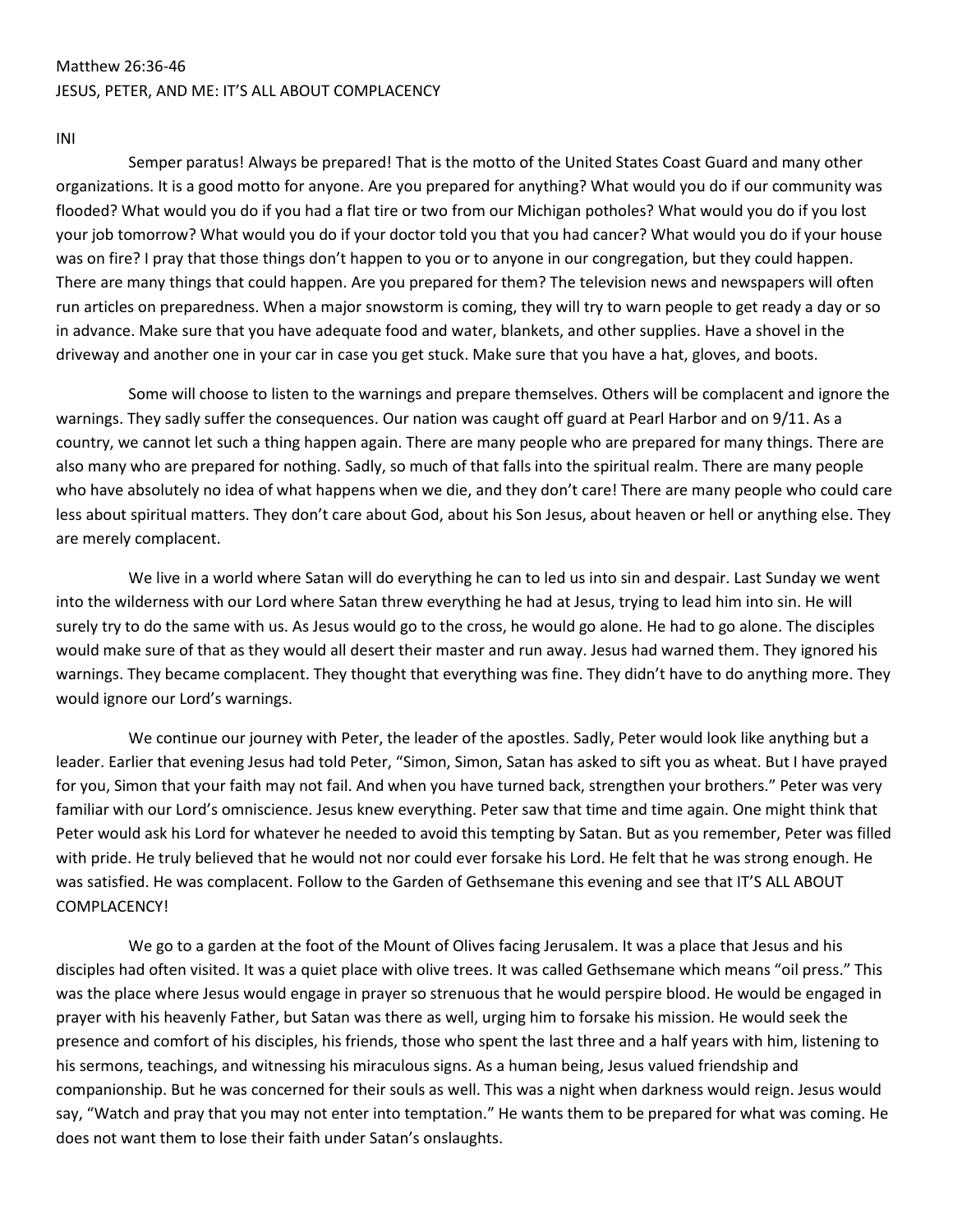"Then Jesus went with his disciples to a place called Gethsemane, and he said to them, 'Sit here while I go over there and pray.' He took Peter and the two sons of Zebedee along with him, and he began to be sorrowful and troubled. Then he said to them, 'My soul is overwhelmed with sorrow to the point of death. Stay here and keep watch with me.' Going a little farther, he fell with his face to the ground and prayed, 'My Father, if it is possible, may this cup be taken from me. Yet not as I will, but as you will.' Then he returned to his disciples and found them sleeping. 'Could you men not keep watch with me for one hour?'" This would happen two more times.

Jesus would address Peter specifically. Peter was the one, above all, who was warned repeatedly by our Lord. Remember last week as Jesus told Peter that he would desert and disown Jesus. Peter said that it would never happen. He pridefully believed that such a thing could never happen to him. Peter didn't look to God for the strength that he needed at this time. He looked inwardly to himself. He felt that he was strong enough. You would think that he would be especially watchful after all of Jesus' warnings. Peter doesn't see any danger. We're just going to Gethsemane. We've been there many times before. What kind of thing is going to happen there? It's a quiet and boring place. Peter was complacent. He was satisfied with his preparation for the evening and for whatever might come.

Jesus told Peter, "Watch and pray so that you will not fall into temptation. The spirit is willing, but the body is weak." Think of what Jesus was facing. The hour was here. It was time for God's plan of salvation to come to fruition. The cup was in front of Jesus. That cup was the sin of the world. Think of every vile, foul-smelling substance you could imagine. It has all been blended into one gigantic cocktail. You are not merely to take a sip, but you are to drink and consume every last drop. There are sins so vile, that we cannot begin to imagine them. Sometimes we read about things, and we wonder what kind of monsters could do such horrible things. We can't even finish the story. We begin to cry as we see these horrible sins. Jesus is going to drink the cup of his Father's wrath upon sin. Just the thought of it brings sorrow to his face. He is going to have to take that sin and guilt and he is going to have to take God's punishment for it.

Jesus had to endure this. Jesus had to go it alone. He had told the apostles the divine necessity of his suffering and death. "The Son of Man must go to Jerusalem and suffer many things at the hands of the elders, chief priests, and teachers of the law and that he must be killed and on the third day be raised to life." He would drink the cup that was given to him. But even in this hour of need and sorrow, Jesus was concerned about the apostles. Satan was surely at work that evening. He had already entered into Judas, leading the former apostle to betray his master. Satan would never be content with only one trophy that evening. He wanted it all. He wanted Matthew and Thomas, Philip and Bartholomew, James and John and Peter. He especially wanted Peter. No other apostle experienced such highs and lows. Some, you might say, ran on a pretty even keel, but Peter? Oh, Peter was the prize. If Satan could get Peter to fall, Peter's despair and depression might lead him to all kinds of wonderful things.

How about you? Are you alert and watchful? Are you thinking that you could never become complacent and satisfied? Our Lenten devotions are one more thing to fortify you in your daily life. We have opportunities for worship every Sunday and special services. We have devotional materials available for home reading. We strongly encourage Bible reading and prayer. We urge you to come to the Sacrament often, every time it is offered. Many see no need for such things. They may show up on Easter, Christmas, or an occasional Sunday, but don't bother them now. There are places to go, people to meet, things to do. They fall asleep. They doze off and are caught completely unaware.

It usually doesn't happen overnight. Satan gradually convinces us that we are strong enough to stand on our own in a world that hates Christ and his people. Like Peter, we become complacent.

Think of what the apostles missed. Just as Satan tempted our Lord in the wilderness to forsake the cross and take his kingdom now without suffering and death, so he repeated that temptation. Who of us wouldn't want that horrible cup to pass us by? Who of us would want to drink that cup of God's wrath, taking every sin committed by ever sinner into our own body? Yet Jesus would resign himself to his Father's will. His prayer would be answered. God's will is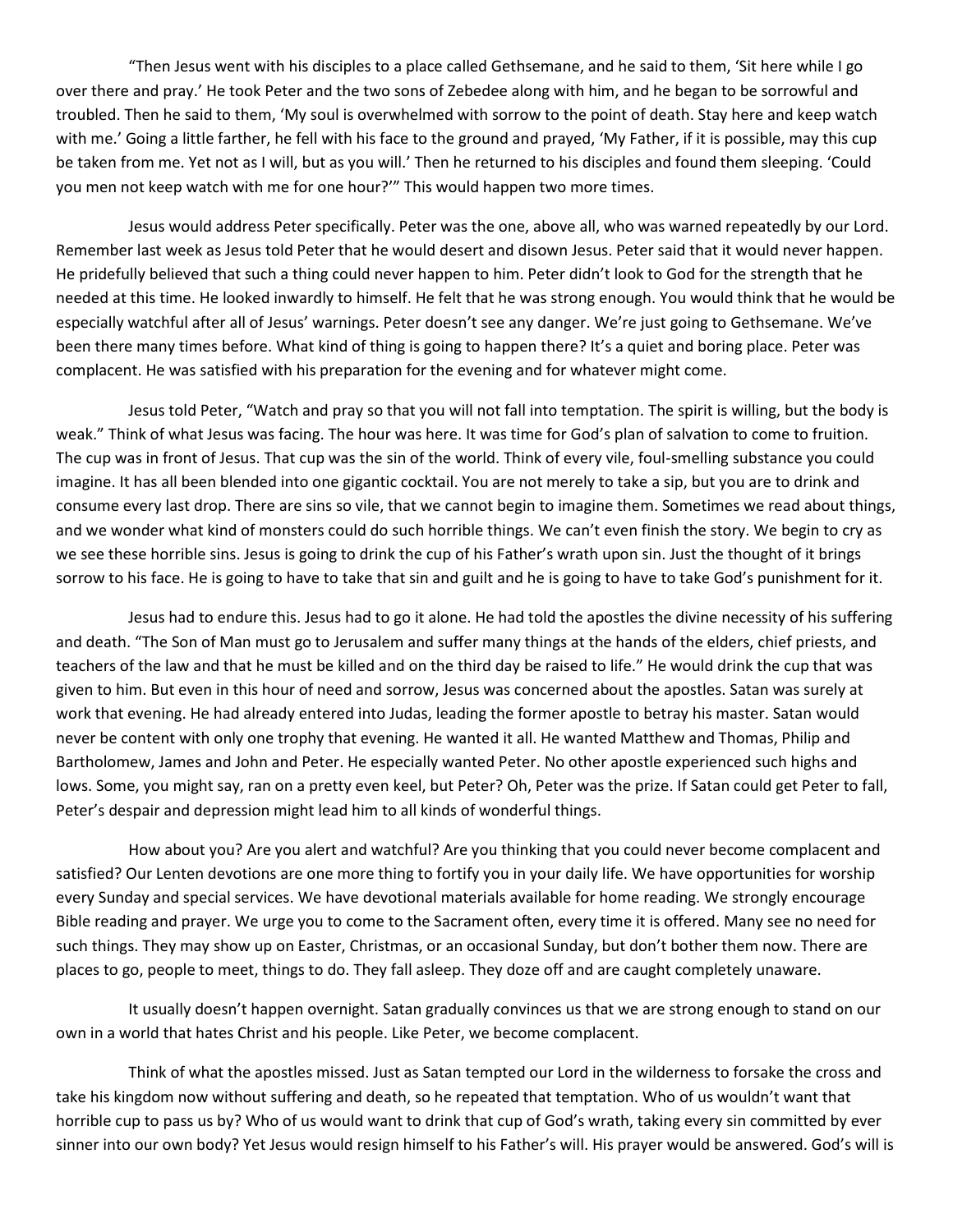done. Jesus would go out to meet his betrayer, and everything is set into motion. It would end in death and burial and that is what had to happen.

None of us was there to witness the agony of Gethsemane that evening. We can only imagine what it was like. What amazing love Jesus had for you in accepting his fate, taking on your sins, and journeying to the cross. He did that in spite of your complacency and pride. He did it to take your sin away from you forever, to drown it in the depths of the sea. As the apostle Paul tells us, "There is therefore now no condemnation for those who are in Christ Jesus."

"During the days of Jesus' life on earth, he offered up prayers and petitions with loud cries and tears to the one who could save him from death, and he was heard because of his reverent submission." Jesus was already assured of victory in the garden. He would go out to meet Judas and the Sanhedrin and Satan. He would do it alone.

Complacency got the better of Peter. He simply slept when he should have been on guard. You know all too well those moments in your own life when you have responded in the same way. Your spirit is willing, but your flesh is weak, all too weak. That is why you need Word and Sacrament, not merely occasionally, but always. Watch and pray so that you will not fall into temptation.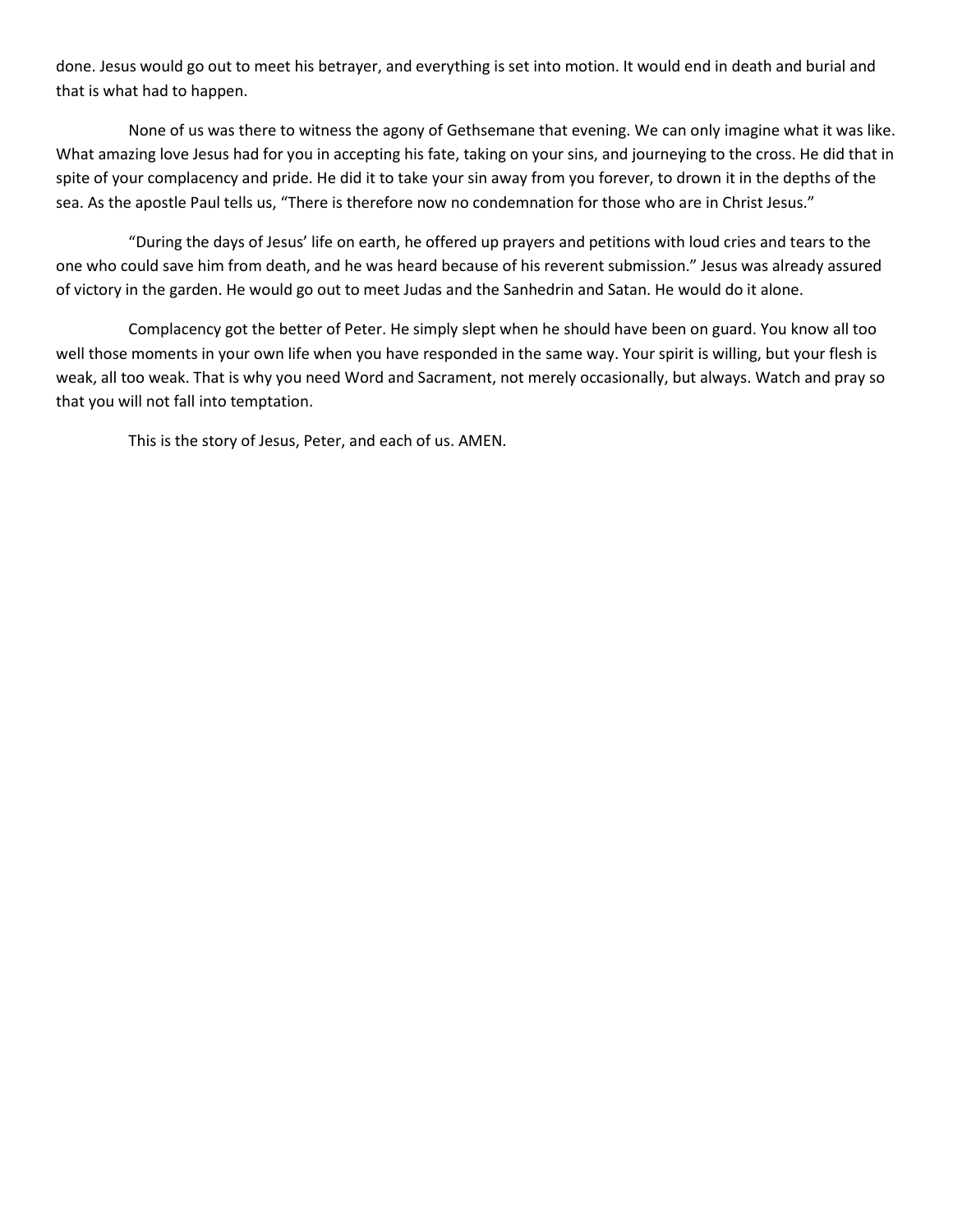## John 18:1-11 JESUS, PETER, AND ME: IT'S ALL ABOUT MISUNDERSTANDING

INI

Misunderstanding can be a horrible thing. All of us have fallen prey to misunderstanding many times in our lives. We don't always listen well. Some people don't explain themselves as well as they should. We sometimes hear what we want to her rather than what is actually being said. Some words and phrases can be taken a number of ways, and we interpreted the wrong way. There are all kinds of ways that misunderstanding can be a stumbling block for us. We might miss studying for an important test because we thought that the test was the next day rather than today. We might think that a girl's friendliness really means "I want to go out with you," when it doesn't. Sometimes misunderstandings can lead to the loss of friends or cause a rift in the family that may not be healed for many years. The greatest danger of all is that misunderstanding can destroy you spiritually.

Satan loves to mislead people. He will take God's Word and turn it and twist it so that people really don't know what it means. He did that in the very beginning. "Eve, did God really say that you shouldn't eat the fruit from that tree? Are you sure that you understood him correctly?" We know what happened then and we know what happens today. People fall prey to cults and other religions. I always think back a number of years to the Rev. James Jones in Guyana who led his followers to mass suicide by drinking Kool-aid laced with poison. What would lead people to follow a man like him or Hitler or Stalin or Putin? Satan will use doubt and misunderstanding to destroy people, laughing as they find their way to hell.

Tonight, we continue our Lenten journey. JESUS, PETER, AND ME: IT'S ALL ABOUT MISUNDERSTANDING. We see the misunderstanding on the part of Peter and the other apostles. We see how people today, including us, fall prey to the same misunderstanding.

Last week we were in the Garden of Gethsemane. Peter had already pridefully spoken that it would be humanly impossible for him to ever fall away from Jesus. He became complacent in his faith and fell asleep as Jesus asked him to watch and pray so that he would not fall into temptation. He fell asleep three times. The time had now come. The hour was at hand for God's plan of salvation.

Jesus and his disciples had gone to the Garden of Gethsemane a number of times when they went to Jerusalem. Jesus spent so much time engaging in prayer. Gethsemane was a secluded spot. Jesus' disciple Judas knew Jesus' habits well. He had already agreed to betray Jesus for thirty pieces of silver. Judas led a group of people which included Roman soldiers, temple police, members of the Sanhedrin, Pharisees, and probably some curious bystanders. They were carrying torches, swords, and clubs. One might ask, "Why were so many people armed to arrest just one man?" There could be a number of reasons. Jesus' miracles were well-known by his enemies. They didn't believe that he was the Son of God, but they certainly could not deny his cleansing of the lepers, feeding of the 5000, giving sight to the blind man, and raising Lazarus from the dead, among others. They wanted to be well prepared. Secondly, they did not know how many people would be with Jesus. They truly underestimated the crowds flocking to him on Palm Sunday. They did not want to make the same mistake again.

Judas betrays Jesus with a kiss, a sign of love and friendship. It was the ultimate betrayal. They did want to get it right. They did not want to arrest the wrong man. Even with their torches and lanterns, people might look different in the moonlight. They didn't want to accidentally arrest the wrong man while Jesus fled. Jesus would make it easy, or would he? He asked, "Who is it you want?" They replied, "Jesus of Nazareth." He replied, "I am he!" At that, they fell to the ground. Armed men are struck down by an unarmed man showing his divine power. They could not arrest Jesus if he did not cooperate. He would willingly let himself be arrested so that he could bring about the salvation of the world. He would submit willingly and voluntarily.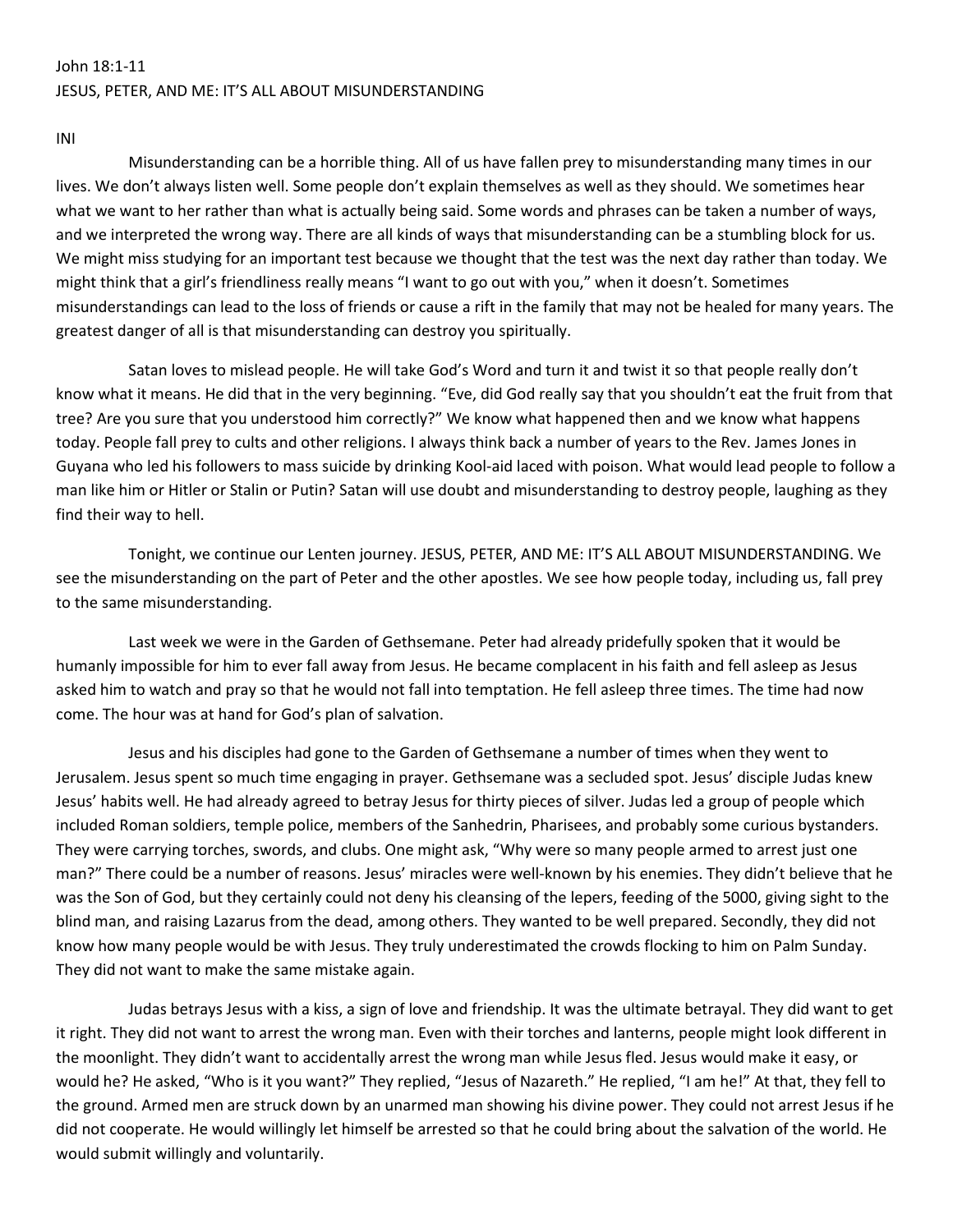Jesus tells them, "It you are looking for me, then let these men go." Jesus would go just as it was foretold in the Scriptures and foretold by our Savior earlier that evening. It would happen exactly as it had to be. But now, here comes Peter to save the day, or so he thought. He shook off his sleep and now draws his sword. Once again acting without thinking, he strikes and cuts off the ear of the servant of the high priest, a man named Malchus.

What was Peter thinking at that time? There were many things going through his mind, no doubt. How could this be? How could one of Jesus' own disciples betray him? This was a man that Peter and the other apostles had known and trusted for three years. They had even made him treasurer of the group. Peter thought of what had happened on Sunday, just five days ago. There was the huge throng of people who had followed them to Jerusalem for the Passover festival and there was the other crowd that came out from Jerusalem to the Mount of Olives to meet them. They were spreading their cloaks on the ground. They were waving palm branches and shouting, "Hosanna to the Son of David! Blessed is he who comes in the name of the Lord!"

Yes, they accepted Jesus as their king, and you know what that means! There will be a kingdom and thrones and wealth and power and honor and positions of authority. Who would Jesus put into those positions of authority? Let's see. Who was with him for the past three years? Who was there for Jesus when he needed them? Well, Peter was, sometimes. But who else would Jesus pick but the Twelve? Time and time again they got into arguments as to which of them was the greatest. No doubt they were jockeying for positions of authority: secretary of state, secretary of the treasury, attorney general, and others. James and John had already tried to pull a fast one by having their mother, Jesus' aunt, ask him about positions for her sons. The other apostles were enraged, not because James and John had thought of such a thing, but rather because they had thought of it first.

Peter badly misunderstood Jesus' mission. When the people wanted to make Jesus their bread king, Jesus went away by himself on a mountain. It wasn't that Jesus didn't tell them. They didn't want to listen. They had their own ideas of what a Messiah was supposed to be. The prevailing opinion in Palestine was that the Messiah would be an earthly king who would destroy the Roman armies occupying their land and return the kingdom to the glory days of David and Solomon when the entire world knew who Israel was. If Peter had been paying attention, he would have known what was happening.

Very simply, Peter wasn't paying attention because he didn't want to pay attention. It didn't matter what Jesus said about his mission to suffer, die, and rise again because Peter had a better plan than God. Maybe it had nothing to do with taking away the sin of the world. Maybe it had nothing to do with destroying the power of death forever. Maybe it had nothing to do with crushing the head of Satan. In his own mind, Peter had a better plan.

Admit it! You have had other plans as well. You didn't like Jesus' plan. It wasn't your top priority. Perhaps Number One would be getting things for you, things like money, fame, power, glory, things. You see Jesus as the source of material blessings. You see him as Santa Claus. You're really not concerned about your sins. You admit that you are a sinner, but you're really not troubled by your sins. You don't see yourself as bad as some, even most people. You see yourself as pretty good. You feel that you deserve some blessings, and you think that it's high time that Jesus gave you what you deserve.

Maybe you view Jesus like an insurance policy. When you are old and on your death bed, you'll be happy that he is around, but right now, you have things to do, places to go, people to meet. You don't have time for church or even a few minutes for prayer. You don't see Jesus as your Lord, in charge of your life today. You are the master of your fate. You will live your life now the way you want to live it.

Maybe you see the church as some kind of status symbol. There are those churches that have famous members: doctors, lawyers, judges, athletes, musicians, and others. It is good for your business to tell people that you are a member of that church. Perhaps you see the church only as a place to be hatched, matched, and dispatched.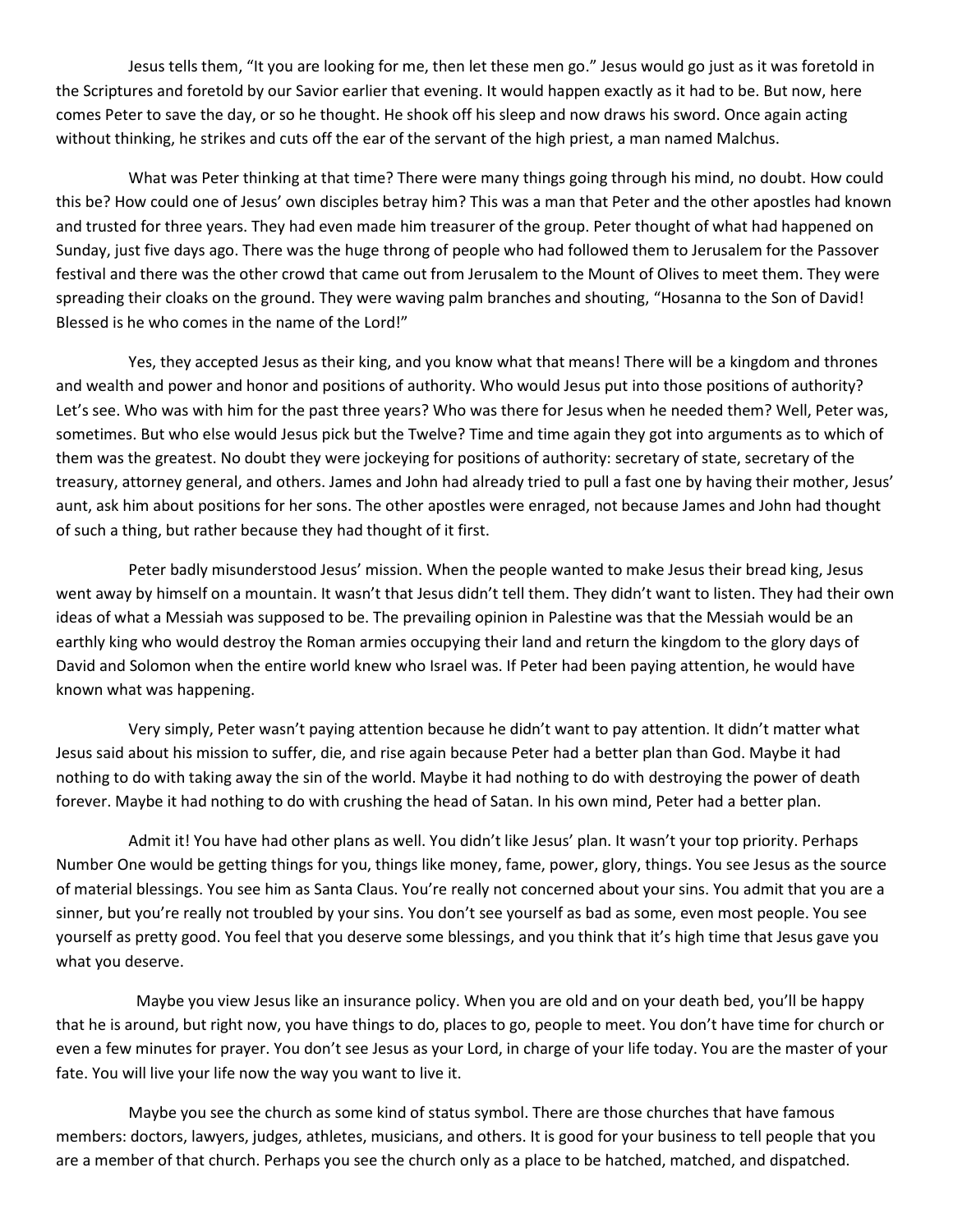These are only a few ways that Jesus and his mission are misunderstood. He came to be your Savior and he came to be your Lord. He came to live for you, to die for you, and to rise for you. He came to set you free from your slavery to sin death, and the power of Satan and he came to set you free for a life of service to him, expressed in your love for your neighbor. He came to forgive you your trespasses and gives you the power to forgive those who trespass against you.

He came to seek and to save the lost. He knew his mission. He would not let anything deter him from carrying it out. He would not let Peter's misunderstanding prevent him from doing what had to be done. "Put your sword away! Shall I not drink the cup the Father has given me?" Let Judas, the mob, the Sanhedrin, and Satan himself think that this was their night of triumph. They were the ones playing into God's hands. Easter would show that so dramatically.

"Let these men go!" Jesus would go to the cross alone, as it had to be. He would take their sin, their punishment, their death. He would be pierced for their transgressions. He would be crushed for their iniquities. The punishment that brought them peace was upon him. By his wounds they would be healed. But those words and actions weren't merely for the apostles who so often misunderstood Jesus' mission. They were meant for you as well. You are forgiven. You have a place in God's family. He gives you the power for everyday living. Rejoice!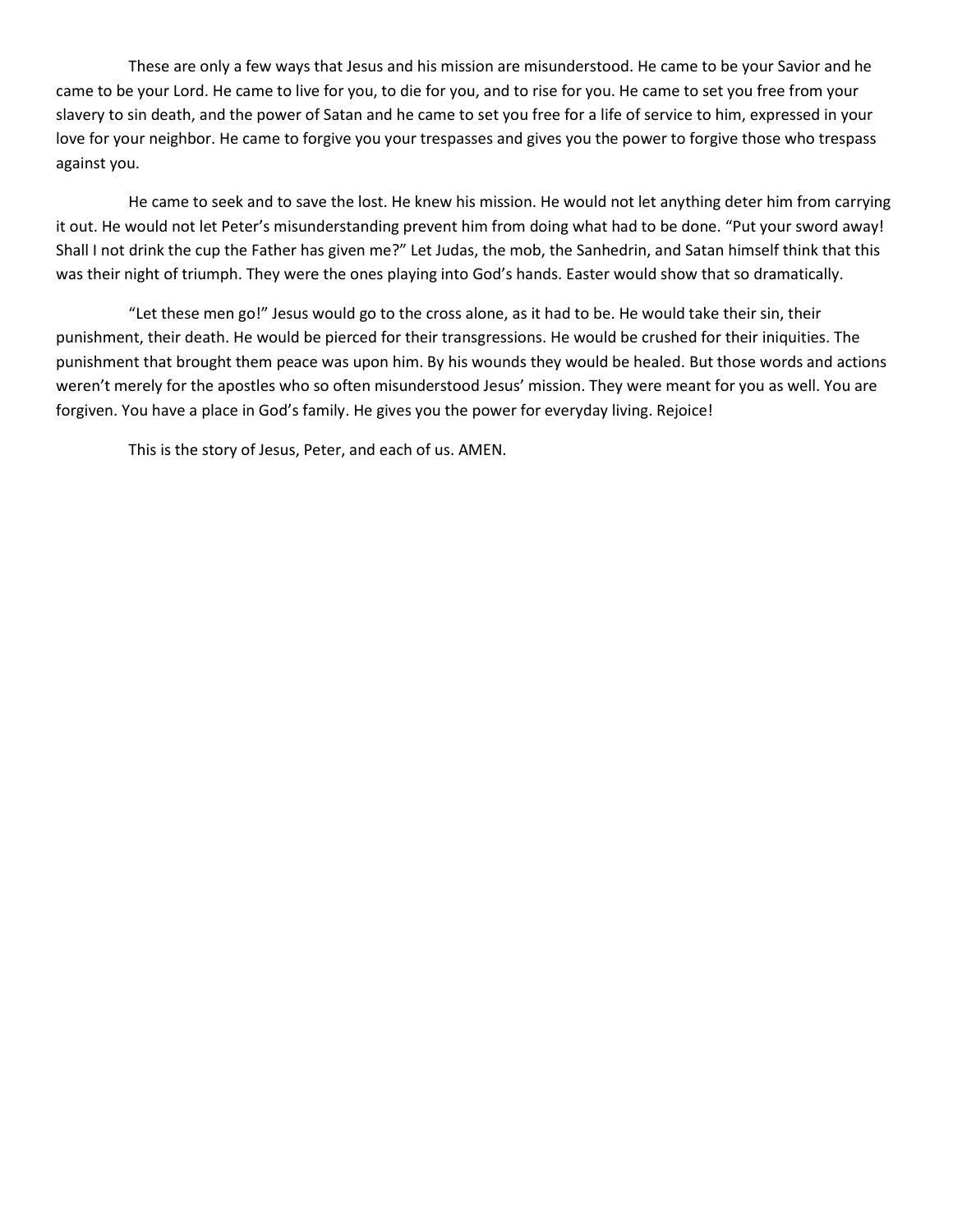# Matthew 26:57-58 JESUS, PETER, AND ME: IT'S ALL ABOUT DISTANT DISCIPLESHIP

INI

I know that this might come as a great shock to many of you, but I consider myself a sports fan. I especially like my teams here in Detroit: the Tigers, Lions, Pistons, Red Wings and University of Michigan. I watch them on television, and I try to make a couple of games for each of them in person each year. Or at least I used to. It isn't merely that I've had health problems, I just haven't gotten all that excited because they have all been really bad for the last decade or so. They have all taken their turns at being the worst team in their league. We haven't had a lot of playoff games in a long time.

It was real easy to follow the Tigers when they were making the playoffs every year. Most of us remember the Pistons winning three championships and the Red Wings win four Stanley Cups. Everyone was a fan back then, jumping on the bandwagon. But it wasn't funny as our teams were terrible and the late-night comedians were telling jokes about the teams and the city of Detroit every night. You might not want to wear their jersey or hat. You might not want to admit being a fan of a team that's a national laughingstock. You might just want to distance yourself from that team, especially if you are in another state.

Sadly, that is what many people do with Christianity. They claim to be Jesus' disciples, but they want to follow at a distance. They don't want to get too close. They don't want everyone to know that they are Christians, especially if it might cause ridicule or rejection. They are afraid. Fear takes over. This evening we continue our Lenten journey where we will address this problem and see how to overcome it. JESUS, PETER, AND ME: IT'S ALL ABOUT DISTANT DISCIPLESHIP.

We can only imagine what it was like during the second year of Jesus' ministry, the Year of Popularity. Jesus was like a rock star, a great athlete, a world leader, a celebrity. Huge crowds followed him wherever he went. People followed him, and they anticipated where he would go next. Everybody wanted to be with him. Everybody wanted to be his friend. Everybody wanted to see some miracle. Yes, many followed him for all the wrong reasons, but it still had to be exciting. Think about the apostles. They were the ones closest to Jesus. That made them semi-celebrities. Sometimes people try to get closer to the celebrity by becoming friends with someone in his entourage. Were there "Peter groupies" or "John groupies?" Perhaps!

In any case, the apostles enjoyed almost every minute of it. They didn't like going to Jerusalem because they knew that the religious leaders, the Pharisees, and the teachers of the law did not like Jesus, and that was putting it mildly. There was a lot of anger and resentment because Jesus made them look so bad. Opposition was growing there, but things were going pretty well in Galilee. There was even talk about making Jesus king. At that time, you could say that the apostles were pretty fearless in their following, and why not? Wherever Jesus went, good things would follow.

But suddenly, it all changed. They were in the Garden of Gethsemane. Judas, one of their own, came with a mob of people and arrested Jesus. They bound him an led him away like a common criminal. Confidence and optimism were shrinking by the second. You could smell the fear. We join up with Peter.

"Those who had arrested Jesus took him to Caiphas the high priest, where the teachers of the law and the elders had assembled." Jesus would have to face them alone. He would have to accomplish his Father's plan of salvation alone. That is how it had to be. As Jesus is being led to trial, we see that he is not entirely alone. "But Peter followed him at a distance, right up to the courtyard of the high priest. He entered and sat down with the guards to see the outcome." Peter would keep his distance. At this point it was all about distant discipleship.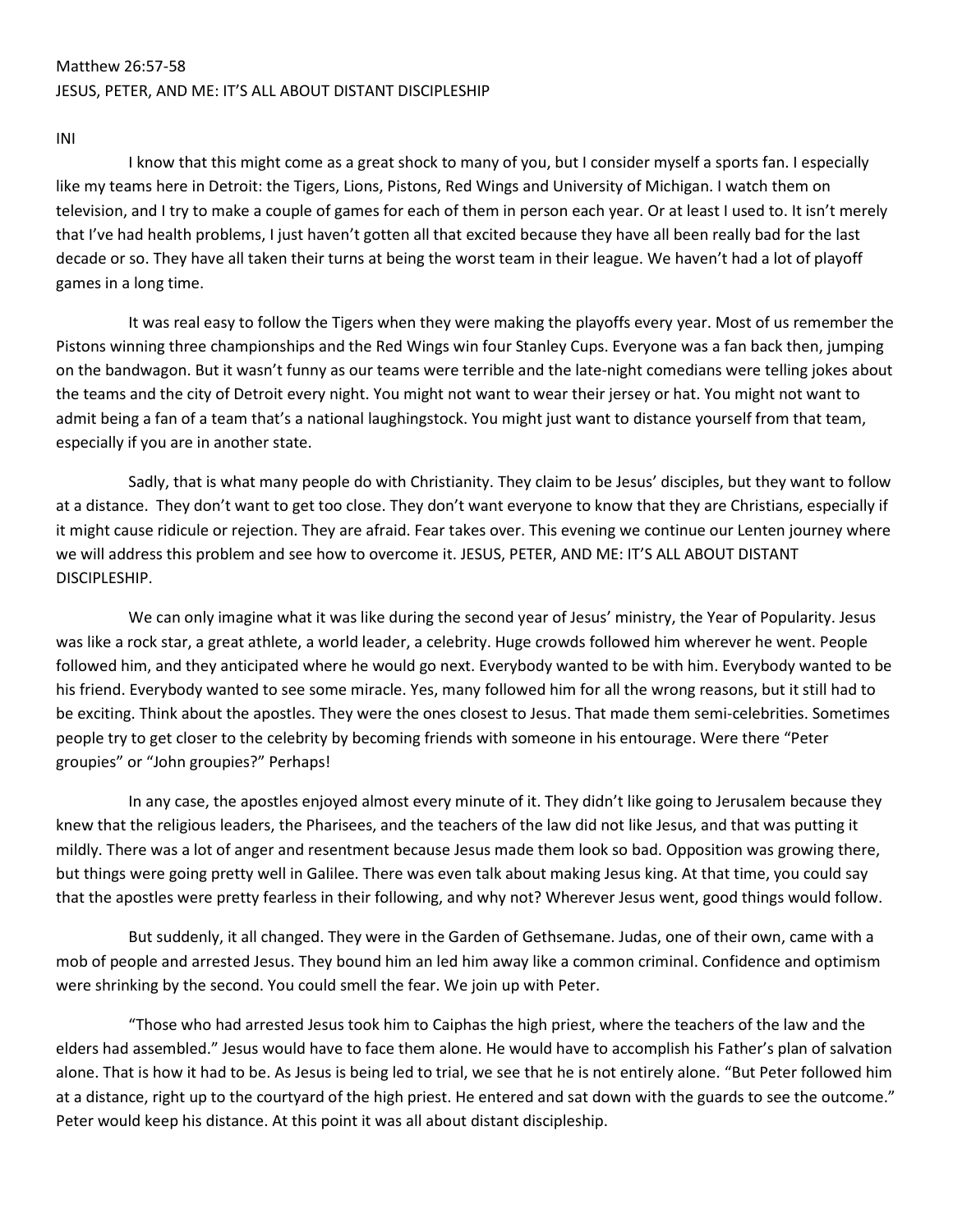Notice how each step would lead to something else. First Peter had boasted that he would never fall away from Jesus. Even though Jesus had shown his divine omniscience by foretelling that all the apostles would desert him that very night, Peter's pride denied that it could ever happen to him. Then when Jesus asked him to watch and pray with him in the Garden, Peter fell asleep. Then as the mob arrived, Peter showed how badly he had misunderstood Jesus' mission as he pulled out his sword and cut off the ear of the servant of the high priest. Now he is following Jesus from a distance. He really does not want anyone to know who he is and his relationship to Jesus.

How closely are you following Jesus these days? Are you right there behind him? If so, how many steps: one, two, fifty? You can still see him up ahead. Don't worry, right? Did you realize that being a Christian isn't exactly popular these days? Most television shows mock Christianity and its stand on abortion, sex outside of marriage, homosexuality, Christ being the only way to heaven and many other things. It surely is not easy being a Christian on a college campus. You have professors who mock Christianity, dormitories that encourage sexual experimentation, the desire we all have for social acceptance, Satan's temptations, and the fight we all have with our own sinful flesh.

It's easy to come to church and find other people who share the beliefs you were taught in confirmation class. But in the real world there aren't that many people who believe such things. They seem to be in the majority. And the majority is always right, isn't it? At least it is much more socially acceptable fitting in with the crowd. You like that pretty girl who laughs at how stupid Christians are. What do you do now? You might want to make excuses or see what things are like on the other side. You say that you're still following Jesus. You're just moving back a few steps, hoping to get a clearer view. Or so you believe!

You have to admit that we've had it pretty easy in the United States over our lifetimes. Christianity was not merely tolerated, it was celebrated. Even atheists and agnostics will celebrate some trappings of Christmas and Easter. They may not know the full meaning of these days, but nobody has ever been arrested for celebrating Christmas, the birth of God's Son.

It hasn't been so nice in other countries. Read about the things that Christians in other countries are facing. "Dangerous Places, Pastors on the Run, Lambs among Wolves, the Persecuted Church" are just some of the headlines. North Korea, Saudi Arabia, Iraq, Iran, India, Indonesia, China, and many other countries are openly hostile to Christianity. Christians are arrested, beaten, tortured, and killed. Many are willing to risk their lives to tell others about Christ. They follow Jesus very closely. Others show a more distant discipleship.

What will you do when persecutions come here to the United States? I believe that persecutions are coming. Political correctness is becoming a tsunami threatening anybody in its wake. Disagreeing with popular opinion will have consequences. Churches and schools will be told to conform or lose their tax-exempt status. Will pastors who refuse to perform gay marriages be arrested for hate crimes? Will those who oppose abortion be labeled "enemies of the state?" If such things could happen in Russia, Germany, China, and many other countries over the last century, how can we believe that it could never happen to us?

Peter was afraid, afraid of what other people might think. Fear is at the heart of our distant discipleship as well, isn't it? We are so afraid of what other people might think of us that we forget what Jesus thinks of us. He endured the rejection and pain of the cross for you. Even though you may have followed him from a distance, he always kept going. He did everything that had to be done at the cost of his own life.

When you are afraid of what it means to be a follower of Christ, think of him. Not only did he take all your sins into his own body and pay the ransom price for them, but he rose again from the dead. He is our living Lord, and no one can harm you! Are we scared of a bunch of people who can hurt us temporarily? We have the one who brought the universe into being by the power of his Word. I love reading Psalm 2. All the enemies of God and his Son have joined together into one great coalition. They will show God who is boss. They will destroy this religion known as Christianity.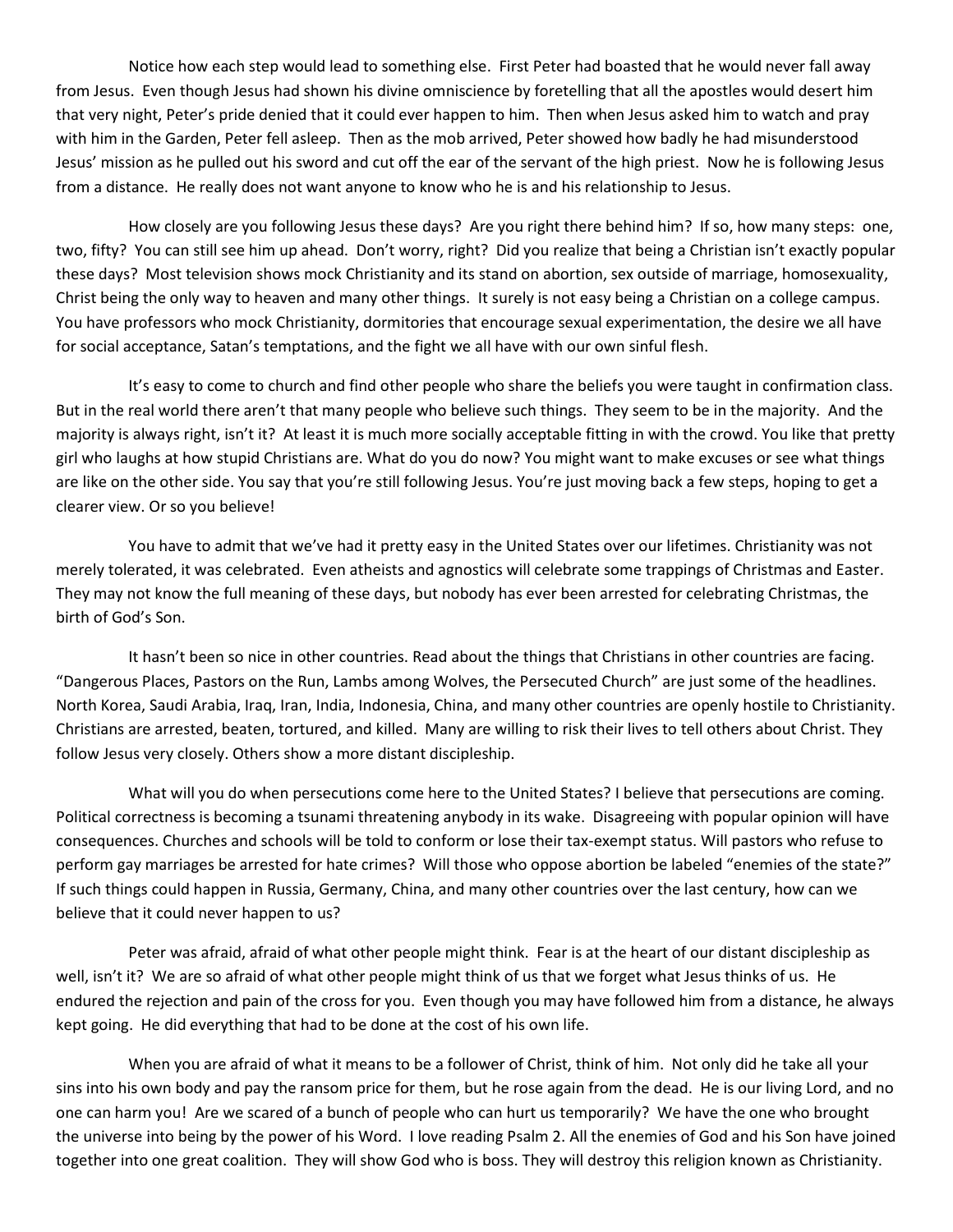They look pretty powerful. People are afraid. What is God's reaction? "The One enthroned in heaven laughs; the LORD scoffs at them." God simply laughs. Jesus will destroy them like an iron rod against clay pottery. Just remember that when you are tempted to distant discipleship.

We are weak like Peter. Think of how many times throughout the Scriptures God wants to reassure our fears. "Fear not, for I am with you; be not dismayed, for I am your God; I will strengthen you, I will help you, I will uphold you with my righteous right hand." "Fear not, for I have redeemed you; I have called you by name, you are mine." That one ought to remind you of your baptism. You were connected with Jesus. He isn't going to forget you or forsake you.

Jesus continues to call us. "Follow me!" That path leads to the cross and the empty tomb. That path leads to victory for now and for all eternity. That path leads you to show love, compassion, and service to others, elven those who would hate and hurt you. Jesus had been down this path. It's not uncharted territory. He will be with you to the very end of this age and far beyond.

Peter followed at a distance to see the outcome. No doubt he expected the worst. He would get something far greater than he imagined as the cross and the empty tomb proclaimed that his sins were forgiven, all those sins of weakness including distant discipleship. Those same blessings are there for you: the forgiveness of sins, a new life in Christ and the strength to follow for the rest of your life.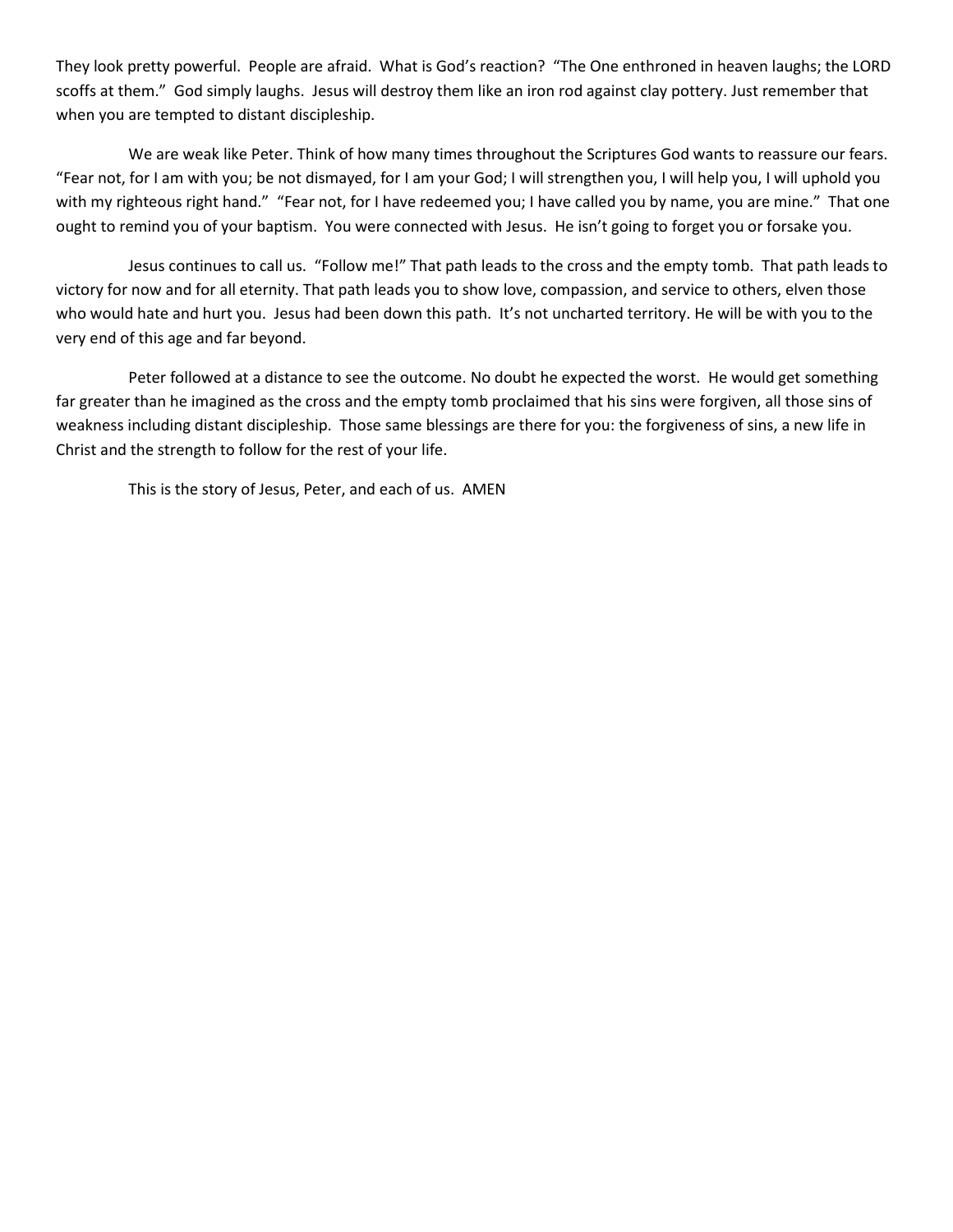# Matthew 26:57-58 JESUS, PETER, AND ME: IT'S ALL ABOUT THE COMPANY YOU KEEP

INI

"Do not be misled. Bad company corrupts good character." The Apostle Paul spoke these words to the Corinthians. He was quoting the Greek poet Menander whose writings the Corinthians were well acquainted with. Even those who are not Christians know that there are certain people you should strive to avoid. Being near them will get you into trouble. I knew who the naughty boys were when I was in kindergarten. I knew that if I hung around them, I would find myself in trouble sooner or later. I remember when I was twelve. Our family had just moved to a new home in a new subdivision. I didn't have any friends there. One day I saw some boys playing at a new house that was being built. They were playing hide and seek. They let me play with them. I did and went home. The next day the police came to my home. After I left, some of the boys took two by fours and punched holes in the dry wall. I had to convince the police that I was not one of them. I didn't play with those boys again. Many times, people do stupid things with other people and wish that they could go back in time and change the company they kept at that time.

Parents can warn us, teachers can warn us, pastors can warn us, even Jesus can warn us. Yet you know that we don't always listen. We think that we can get closer and closer to a fire and not get burned. Peter thought that way as well. His night was a nightmare already and it was only going to get worse. He ha already rebuked Jesus for saying that Peter would deny knowing Jesus that very night. He had fallen asleep in the Garden of Gethsemane when Jesus invited him to watch and pray. He had cut off the ear of the servant to the high priest and run away as Jesus was arrested. He followed Jesus from afar and now came to the house of the high priest. Peter was not going to get into the house, so he found himself outside in the courtyard of the high priest. Things were going to get worse, much worse. "It was cold, and the servants and officials stood around a fire they had made to keep warm. Peter was also standing with them warming himself."

We know what was going on inside. Jesus was put on trial. This was all prearranged and planned. It didn't matter what Jesus would say or do. The verdict ha already been determined long ago. They would find him worthy of death. They didn't know exactly how they would make it work. They would pay some people to bring charges against him. They would get it all taken care of before the night was over. They would condemn him to death and take him to Pontius Pilate to have him carry out the death sentence. Hopefully, all of this could get done before most of the people were awake the next morning.

Meanwhile, outside there are all kinds of people assembled. No doubt there were many who had been there in the Garden of Gethsemane when Jesus was arrested. There are soldiers and servants and all kinds of unsavory people. They are talking about this Jesus. They captured him pretty easily. There was no miracle, no parlor trick. Some were mocking and ridiculing him already. These were certainly no friends of Jesus. And there was Peter! He finds himself right there with them. He really didn't want to be there with them, but he didn't leave. You could say that he was there for the right reason. He wanted to be with Jesus. But at the same time, he didn't want to be with Jesus. Things were getting uglier by the minute. We know where this is going to end, don't we? Peter has put himself in a bad situation, a dangerous situation.

We've all been there before, haven't we? We know that there are people that we shouldn't be around. We don't want to be in the wrong place at the wrong time with the wrong people. There are times when we simply can't avoid it. There are bad people in the world. They live in our cities. Sometimes they can be found where we live, where we work, where we play. We are all part of human society. But there is something else involved. We seek the approval of other people. We want to be admired and liked. Sometimes we are afraid. Sometimes we don't want other people to think that we are chicken. Sometimes we might end up doing something that we wouldn't normally do because of peer pressure.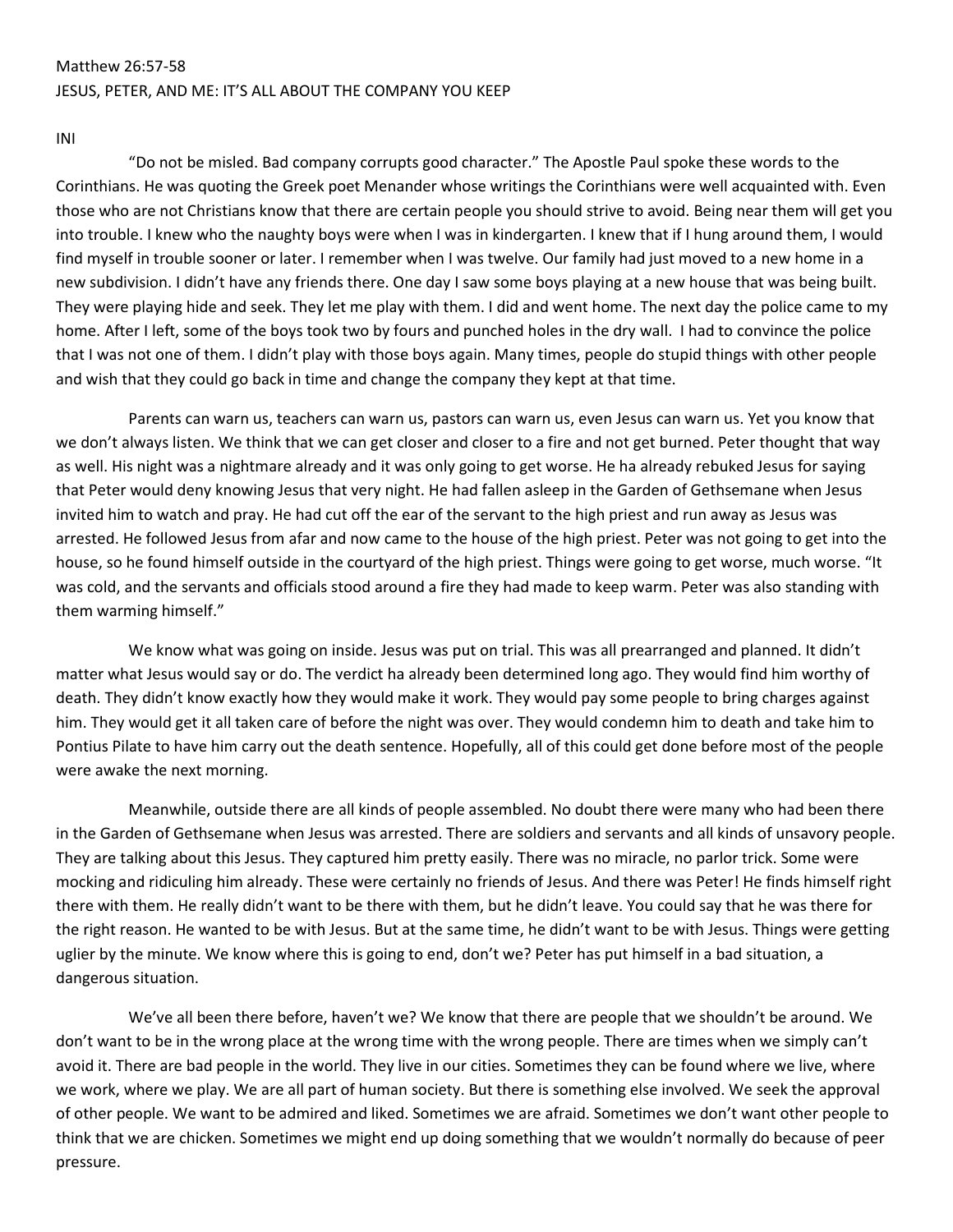On the first Sunday in Lent, we go out into the wilderness with our Lord as he battles the temptations of Satan in our stead. Both St. Matthew and St. Luke list the individual temptations in their Gospels. St. Mark simply reports that Jesus was alone with the wild animals. He paints the bleakness of the situation. We think of the dangers of being alone. We think of some of the things that Satan tempted us to do because we thought that we were alone, and no one would ever know.

We also know what it is like being with the wrong crowd. There are people who are not telling us to imitate Christ. It is just the opposite. They want us to be like them. When the boss is gone, they don't work. When it comes to homework for school, they prefer to have someone else do it for them. They don't believe in marriage, or at least faithfulness in marriage. They are known for overindulging: sex, alcohol, drugs, you name it. And sometimes that sounds pretty exciting! It sounds better than our dull, drab, boring, everyday life. We want a little spice. That's where the danger comes in.

I've seen many women who say that they are looking for a good man who will just love them and be a good husband and father. Yet they want a man who has a bit of a dark side, not some boring person. Well, they get that man, and he cheats on her and he beats her, and he shows his dark side. Often, her family and friends could see that right away, yet she wasn't going to listen to anyone.

Bad company doesn't even have to be people, does it? Books, magazines, movies, television, radio, the internet all have place where Christians really should not go. You know those places, yet they can be so tempting, so enticing…

Peter found himself in the wrong place with the wrong people. He was there warming himself by the fire. Things were getting hotter and hotter. We cannot warm ourselves by the fires of the enemies of Christ. These are the fires of hell, and they can consume us.

We see our Savior who was always in the right place at the right time with the right people. He was always in communication with his heavenly Father. He came to do the will of his Father. He came to resist all the temptations of Satan, something we cannot do. He is our true friend. Think of that. He said, "I have called you friends." He said that about the apostles. He said that as they were on their way to Gethsemane where they would all forsake him and run away. He said that about Peter who would find himself with the wrong crowd. Jesus knew what would happen and he still loved them, and he still loves us. "Greater love has no one than this, that someone lay down his life for his friends." That is not only what Jesus said; it is what Jesus did. But let us remember that the friendship only went one way. We were God's enemies and wanted nothing to do with him. "But God demonstrates his own love for us in this: While we were still sinners, Christ died for us."

While we wanted to be off doing what sounds fun and exciting, Jesus would be taking those very sins into his own body and paying the penalty for out guilt and shame. We were there with the crowd, yet Jesus too would be willingly numbered with the transgressors. He was obedient where we were disobedient. He died for our sins so that we do not die in our sins. He took those sins away forever. We are forgiven.

Jesus came to reconcile us to God, to restore the broken relationship that sin had brought. We are part of God's family. We must stand with our family. We live in the world, and there will always be evil influences. We can't stop a bird from flying over our heads, but we can stop the bird from making a nest in our hair.

Sometimes we are blindsided, but other times we know exactly where we are. We know that it is not where we should be. You know that there are people who are hostile to Christianity. They are not seeking truth. They are open enemies of the gospel of Christ. The mock our Lord and blaspheme his name. We have absolutely nothing to gain by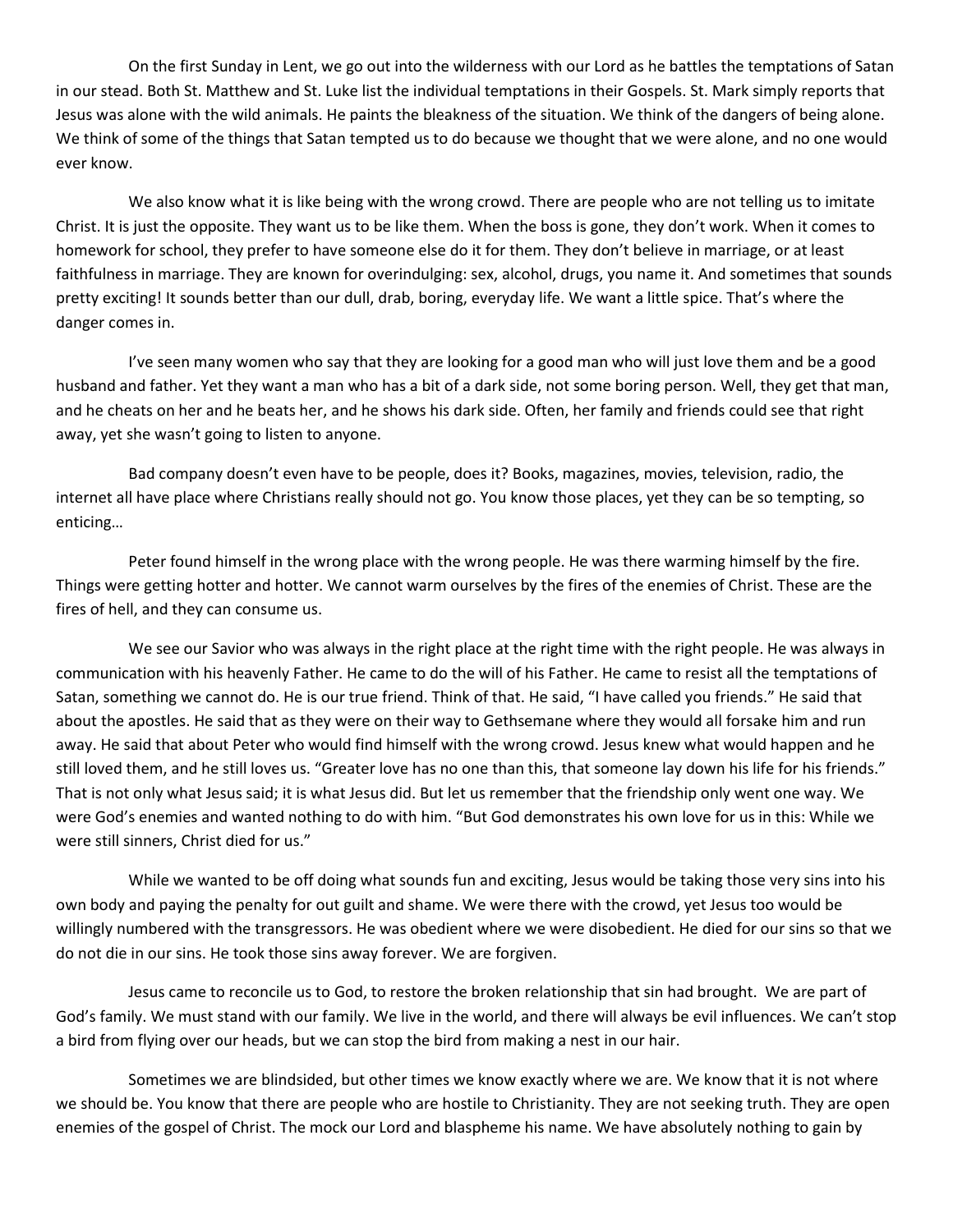being in their company. Only bad things can result. Stay away from such people. Stay away from those places that cause you to sin. You know your own weaknesses, don't you? Alcoholics shouldn't hang around bars and liquor stores.

So many times, the Scriptures tell us to flee, to run away. Don't stand there. Don't walk away slowly, looking back like Lot's wife in Sodom. Run, run away like Joseph when he was tempted by Potiphar's wife! "Flee from sexual immorality!" If people weren't tempted, they wouldn't have to flee, would they? Paul tells us, "Flee the evil desires of youth!" Sometimes the bravest thing you can do is get out and run for your life. Run as though your eternal soul depended upon it because it does. The world tells you that you can do whatever you want: drink, do drugs, have sex, and do it all in excess. The word tells you that there are no consequences to any of these things. Experiment all you like. There is no guilt, no shame. It's all there for you. The world is lying, isn't it? There are always consequences for our actions. Sometimes they last a lifetime. We can't go back and undo what we have done because we listened to the wrong people.

But Jesus undid what our sins had done. He went to the cross for you. He took all those sins of being in the wrong place at the wrong time with the wrong people along with every other sin to the cross. Peter made the mistake of failing to identify himself as belonging to Jesus. His being with the wrong crowd would lead to his denial of Christ. Don't make that mistake.

Follow the right crowd. Follow our Lord as he calls you to humble service and love as he showed for you. Stay away from those people, places, and situations that can lead you into sin. It's all about the company you keep. May God keep us safe with him!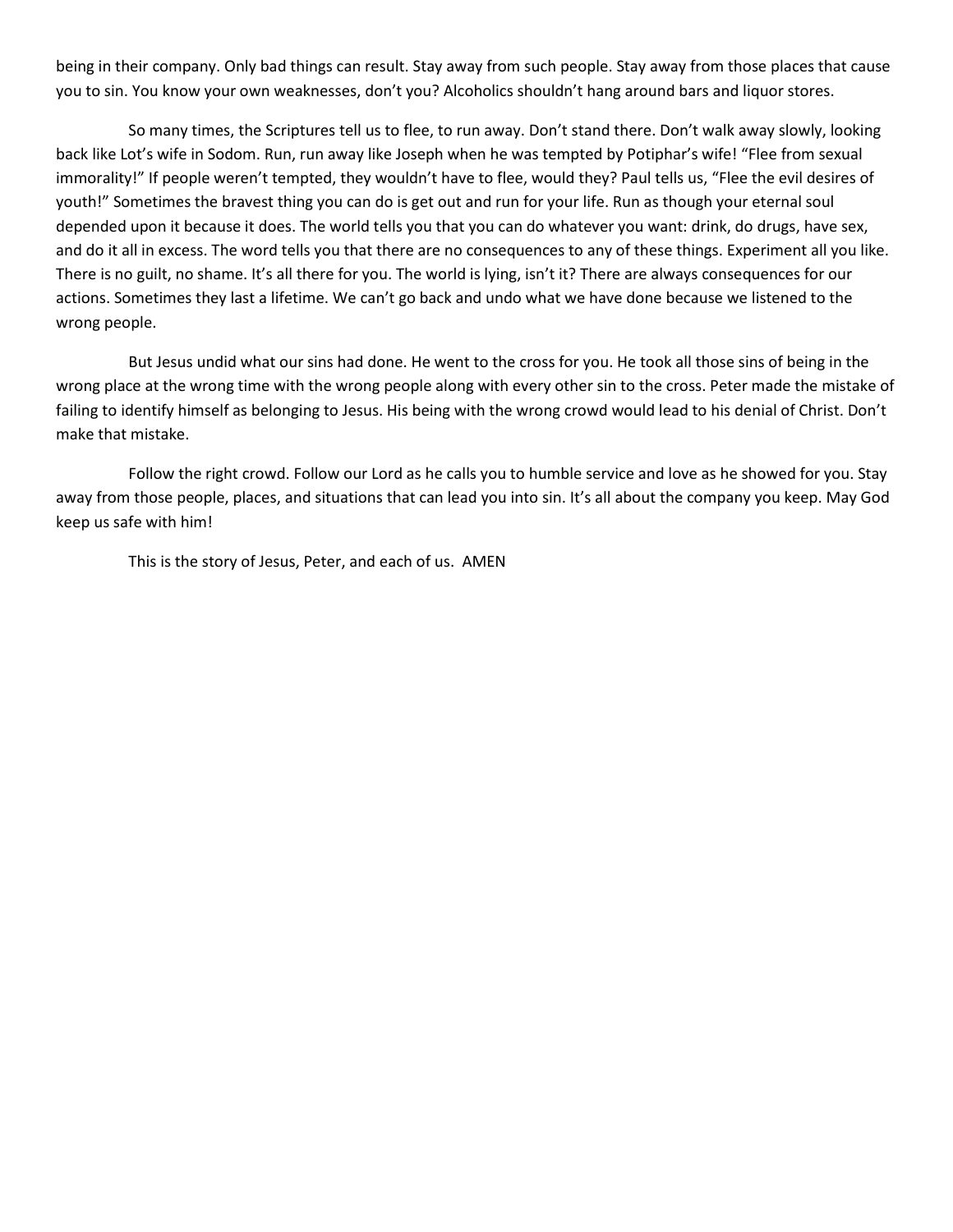## Luke 22:54-62 JESUS, PETER, AND ME: IT'S ALL ABOUT DENIAL

INI

Golf is an interesting game. It can be a lot of fun. It can also be very frustrating. Every shot counts. Every golfer will make bad shots. I don't care who you are. Arnold Palmer, Jack Nicklaus, Tiger Woods, and every other golfer will make a bad shot now and then. You find yourself behind a tree or in the water. You have to then take your medicine, punch out and go on from there. Sometimes you don't want to do that. Sometimes you think that you can make a spectacular shot and sometimes you do. But for average golfers, you usually don't. You can make it worse, much worse. The twelfth hole at Augusta National is a very short hole. It is only 155 yards. No golfer has ever won the Masters on the twelfth hole, but plenty of golfers have lost it there. The wind is very tricky. There is water in front of the green and trees in the back. Two years ago, Tiger Woods, the greatest golfer of our time, was on the tee. He was three under par at the time. He went into the water three times and took a ten, going to four over par. It was painful to watch. When things start going downhill, it's very hard to stop.

Peter could only wish that his freefall was on the golf course. His was worse, much worse because it involved his best friend who just happened to be Jesus. At the start of the evening, there was no way that Peter would have believed what would ultimately transpire. If Peter were a betting man, he would have bet you a million dollars that there was no way that things would have unfolded that way that they did. Jesus had warned him, but Peter would have none of it. His pride said that there was no way that he would not be loyal to Christ. He fell asleep in the Garden of Gethsemane, failing to watch and pray. He panicked when the mob arrived to arrest Jesus. Fear led him to flight, but not for long. He followed at a distance, wanting to see the end, whatever that might be. He soon found himself in the wrong place at the wrong time with the wrong people, people hostile to Jesus. Sadly, we know where this is going. Tonight, we take the final step on our midweek Lenten journey with JESUS, PETER, AND ME: IT'S ALL ABOUT DENIAL.

The thing is that Peter's denial came from an entirely unexpected source. If Peter had been confronted by a garrison of Roman soldiers, he may well have gone down fighting for his Lord. He would be a hero. But Satan was much too smart and cunning for that. He would never attack Peter where his strength lay. He would come from an unarmed servant girl who would simply confront him: "This man was with him."

There was a crowd gathered around the fire and most of them as far as Peter could tell were hostile to Jesus. If they were hostile toward Jesus, they would be hostile to him as well. Remember that Peter was alone. The rest of the apostles had run away, and John had gone into the high priest's house. Peter was alone. He was confronted in the presence of many others. He did not have time to think of what to say. He saw only one way out and that was to lie. "Woman, I do not know him."

Up to this point, this girl was perhaps considered a nobody. She was simply there, but she would do something that would attract attention. Did she make the statement out of curiosity or as a joke of out of contempt? We don't know, and it really isn't important what here motive was. She would get Peter on the defensive and he would be reeling! It wouldn't take long and someone else would also say, "You also are one of them!"

It wasn't very long ago that Peter was proud to be "one of them." Remember that expectations were riding high. There were those who certainly thought that Jesus might soon be coming into a kingdom. Peter had witnessed one miraculous sign after another during his three years of discipleship. Jesus had just raised Lazarus form the dead. Lazarus had been in the grave for four days. Jerusalem was the capital. It certainly would not be out of place for Jesus to be acclaimed as king. They saw the people's reaction on Palm Sunday. Yes, if Jesus was to be acclaimed as king, then the apostles would be trusted cabinet members. Peter was proud to be "one of them."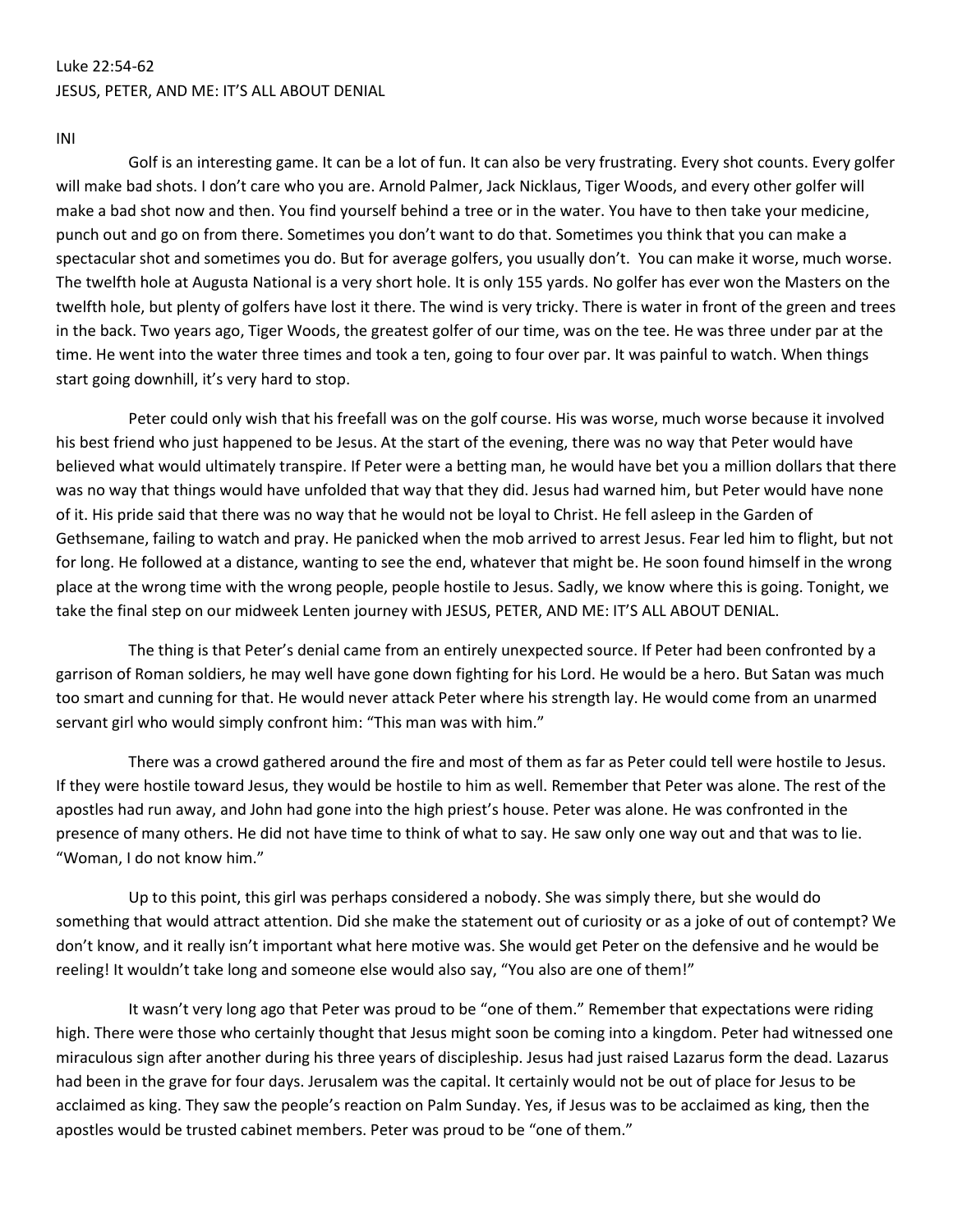But not now! Jesus was on trial for his life. Peter knew that hatred that the Pharisees and chief priests had for Jesus. They tried to kill him the last time he was in Jerusalem. Caiphas the high priest cared nothing for spiritual matters. He was only interested in power for himself. This was a whole different matter. One of them? "Man, I am not!"

Now Peter was really backed into a corner. There was something very suspicious about Peter. He didn't talk like everyone else. It was like someone going from Boston into Dallas. His accent was definitely from Galilee up north. Not only that, but Peter didn't have time to change his clothes from Gethsemane. One of the people there was a relative of the high priest's servant whose ear Peter had cut off earlier that evening. Peter's face would be very recognizable. He's surrounded by enemies. There is only one thing he can do. He says, "Man, I don't know what you're talking about!" And he will back up those words by taking and oath and calling down curses upon himself. Peter made his point, very clearly!

We understand very clearly what Peter did, don't we? We understand it because it is so real. Our sermon study is Jesus, Peter, and Me. We all have experienced the same weaknesses and sins of Peter. Like Peter, we get caught off guard. Like Peter, we aren't paying attention and all of a sudden, we fall into sin, and we try to cover it up with another sin. We go into free fall. It's like trying to stop ourselves when we are sliding down a hill of pure ice. Or maybe we don't want to stop it right now!

We deny our Lord both by what we say and by what we fail to say. We deny our Lord both by what we do and by what we fail to do. We have the opportunity to make a confession of our faith. Not only will we not make that confession, but we will join in with those who are denying Christ by their words and actions. "Hey, aren't you a member of that Lutheran Church? You have all those weird ideas that other churches gave up a long time ago." "Well, I don't let it interfere with my lifestyle. Church members aren't all that goody goody. We're just like everyone else." We may or may not realize what we're doing, but we are in a whirlpool, getting sucked in deeper and deeper without realizing how dangerous it is.

We say, "yes" to sin, and "no" to Christ. Thank you, Jesus, but I'm not having any of you today. I have other things going on right now, things that I want, things that are exciting. That should be very scary because Jesus has said, "Whoever denies me before men, I will deny before my Father in heaven."

Then two things happened. "Just as he was speaking, the rooster crowed. The Lord turned and looked straight at Peter. Then Peter remembered the word the Lord had spoken to him: 'Before the rooster crows today, you will disown me three times.'" No doubt, Jesus was being led from one part of the high priest's home to another. He turned and looked straight at Peter. At this point his face must have been black ad blue from the fists of the members of the Sanhedrin and the guards who took turns punching him. What was in that look? Certainly, it was hurt and disappointment at what Peter had done in spite of Jesus' warning.

But it had to be more than that. If that was the only thing, Peter may have well been driven to the same despair that caused Judas to take his own life that same evening. His only thought would have been: "The Lord has rejected me for my cowardly denial of him. How could he ever want anything to do with a person like me?" But there was something else in that look. We can call it a wonderful look of love. It was a look of love and compassion. That look was Peter's call to repentance and restoration. Jesus came into the world to save sinners.

Peter was certainly a sinner. Jesus would take Peter's many sins of that evening and throughout his life upon him and pour out his precious blood for those sins. Peter would graphically learn that there is a new beginning and full and free forgiveness for all who look to him in faith. Yes, Peter is a witness to the fact that the lost can be restored, that sins are forgiven, that the fallen are raised, and that life begins again. Jesus stretched out his arms on the cross and died for Peter and for you and for me. He promised, "Whoever comes to me, I will never cast out."